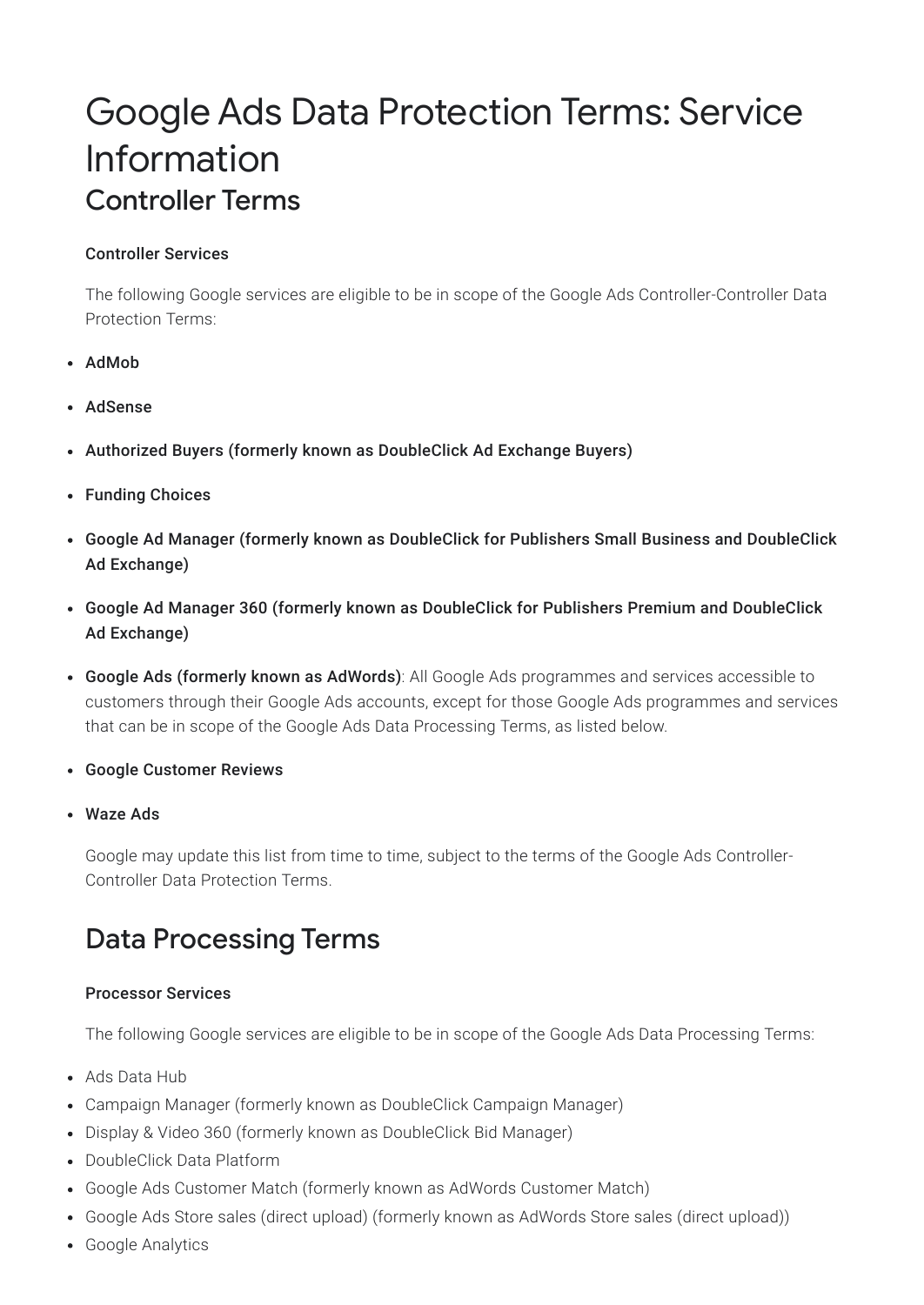- Google Analytics 360
- Google Analytics for Firebase
- Google Attribution
- Google Attribution 360
- Google Data Studio
- Google Optimize
- Google Optimize 360
- Google Tag Manager
- Google Tag Manager 360
- Search Ads 360 (formerly known as DoubleClick Search)

Google may update this list from time to time, subject to the terms of the Google Ads Data Processing Terms.

## Types of personal data

In relation to the Google Ads Data Processing Terms, Customer Personal Data may include the following types of personal data (as applicable, depending on the Processor Services provided under the Agreement).

| <b>Processor</b><br><b>Service</b>           | <b>Types of Personal Data</b>                                                                                                                         |
|----------------------------------------------|-------------------------------------------------------------------------------------------------------------------------------------------------------|
| Ads Data Hub                                 | Online identifiers, including cookie identifiers, internet protocol<br>addresses and device identifiers; client identifiers                           |
| Campaign<br>Manager                          | Online identifiers, including cookie identifiers, internet protocol<br>addresses and device identifiers; precise location data; client<br>identifiers |
| Display &<br>Video 360                       | Online identifiers, including cookie identifiers, internet protocol<br>addresses and device identifiers; precise location data; client<br>identifiers |
| <b>DoubleClick</b><br>Data Platform          | Online identifiers, including cookie identifiers and device identifiers                                                                               |
| Google Ads<br>Customer<br>Match              | Names, email addresses, addresses and partner-provided identifiers                                                                                    |
| Google Ads<br>Store sales<br>(direct upload) | Names, email addresses, phone numbers and addresses                                                                                                   |
| Google<br>Analytics                          | Online identifiers, including cookie identifiers, internet protocol<br>addresses and device identifiers; client identifiers                           |
| Google<br>Analytics 360                      | Online identifiers, including cookie identifiers, internet protocol<br>addresses and device identifiers; client identifiers                           |